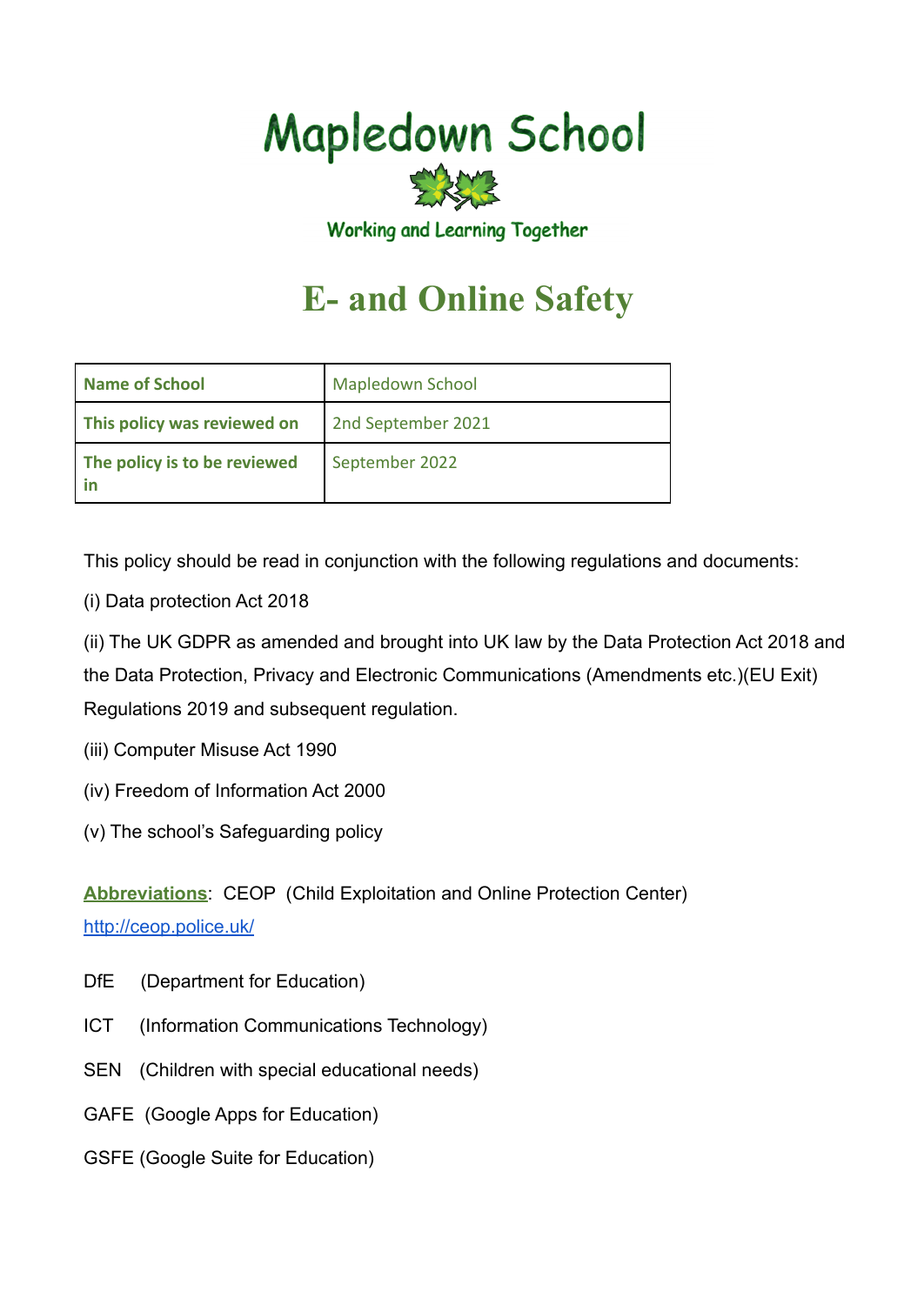| <b>Contents</b>                                               |
|---------------------------------------------------------------|
| <b>Development of this policy</b>                             |
| <b>Schedule for Monitoring &amp; Review</b>                   |
| <b>Scope of this Policy</b>                                   |
| <b>Preface</b>                                                |
| <b>Legal Framework</b>                                        |
| <b>What is GFSE</b>                                           |
| <b>GSFE security</b>                                          |
| <b>Introduction</b>                                           |
| <b>Internet Use</b>                                           |
| <b>Internet Use for Children and Young People with SEN</b>    |
| <b>Roles and Responsibilities</b>                             |
| <b>Policy and Statements</b>                                  |
| <b>Education - Policy</b>                                     |
| Technical -infrastructure/equipment, filtering and monitoring |
| <b>Password security</b>                                      |
| Use of digital and video images                               |
| <b>Data Protection</b>                                        |
| <b>Communications</b>                                         |
| <b>Social Media- Protecting Professional Identity</b>         |
| <b>Unsuitable/ inappropriate activities</b>                   |
| <b>Published content on the school website</b>                |
| <b>Mobile devices and hand-held computers</b>                 |
| <b>Online safety Audit - Mapledown school</b>                 |
|                                                               |

# **Development of this Policy**

This online safety policy has been developed by a working group made up of:

- IT lead
- Head teacher

# **Schedule for Monitoring & Review**

| This online safety policy was approved by the<br>Health and safety Committee on:                                    |                                                   |
|---------------------------------------------------------------------------------------------------------------------|---------------------------------------------------|
| The implementation of this online safety policy<br>will be monitored by the                                         | Senior Leadership Team and Learning Zone<br>Leads |
| Monitoring will take place at regular intervals:                                                                    | Date for review: Annually                         |
| Should serious online safety incidents take place,<br>the following external persons/agencies should<br>be informed | LA safeguarding officer, police                   |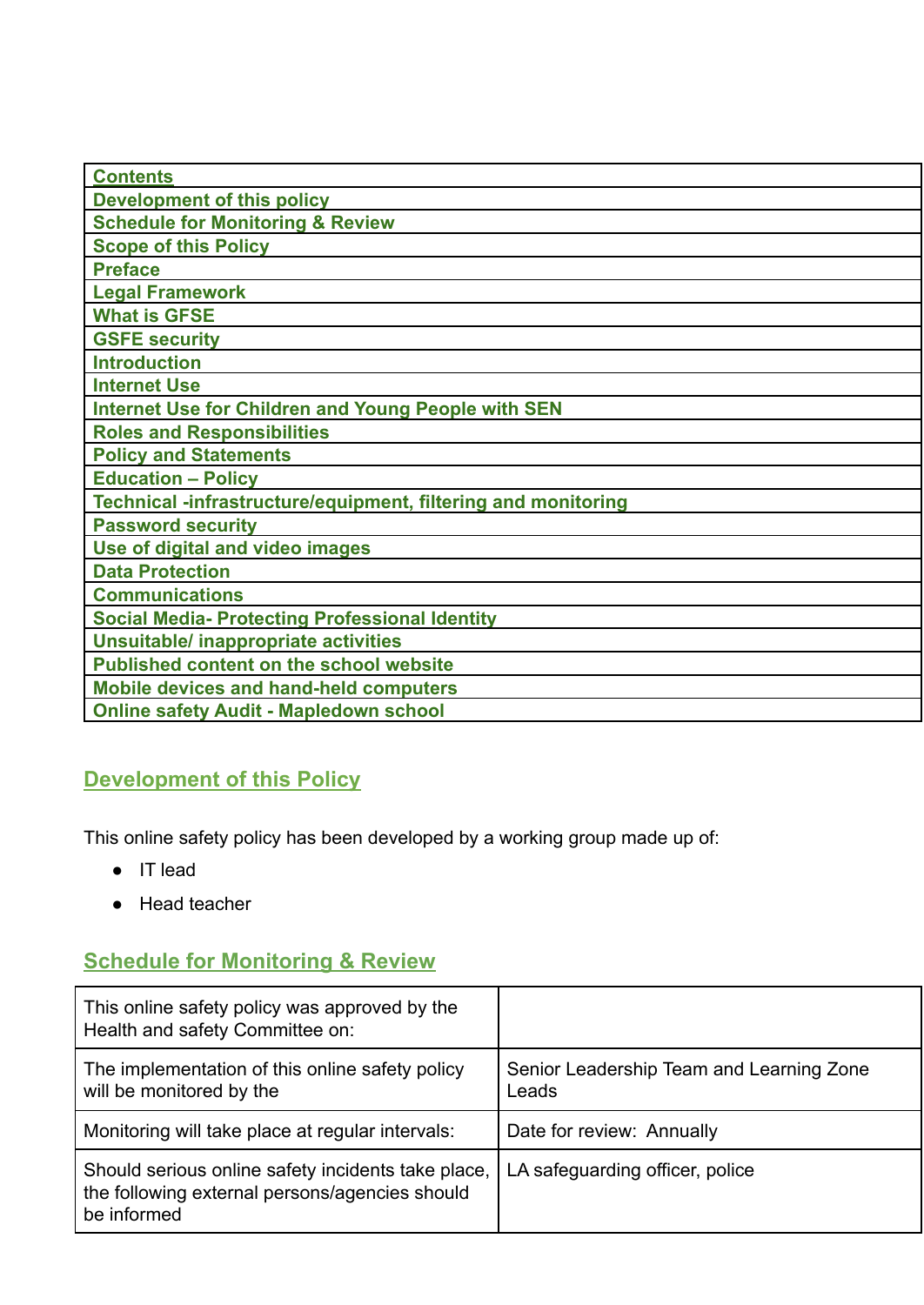#### **Scope of this Policy**

This policy applies to all members of the school community (including staff, students/pupils, volunteers, parents/carers, visitors, community users) who have access to and are users of the school ICT systems, both in and out of the school.

#### **Preface**

At Mapledown School, we understand that computer technology is an essential resource for supporting teaching and learning. The internet, and other digital and information technologies, open up opportunities for pupils and play an important role in their everyday lives. We take Internet Safety very seriously and see it as our duty to keep our pupils safe whilst using technology not only in school but also at home.

Whilst the school recognises the importance of promoting the use of computer technology throughout the curriculum, we also understand the need for safe internet access and appropriate use.

Our school has created this policy with the aim of ensuring appropriate and safe use of the internet and other digital technology devices by all pupils and staff.

The school is committed to providing a safe learning and teaching environment for all pupils and staff, and has implemented important controls to mitigate the risk of harm.

This Policy has been rewritten with the introduction of GFSE at Mapledown School.

GAFE now GSFE was rolled out across Mapledown School during August 2021..

This policy has been further updated in line with the requirements of the new data protection regulations following Brexit, to include further information on consent, data security and the responsibilities of the data protection officer (DPO). The updated policy also includes reference to the 2021 version of Keeping Children Safe in Education.

Elements added or updated in response to the regulations have been highlighted as appropriate.

#### **Legal framework:**

- 1.1. This policy has due regard to all relevant legislation including, but not limited to:
	- **The UK General Data Protection Regulation**
	- · The Data Protection Act 2018
	- · Freedom of Information Act 2000
- 1.2. This policy also has regard to the following statutory guidance: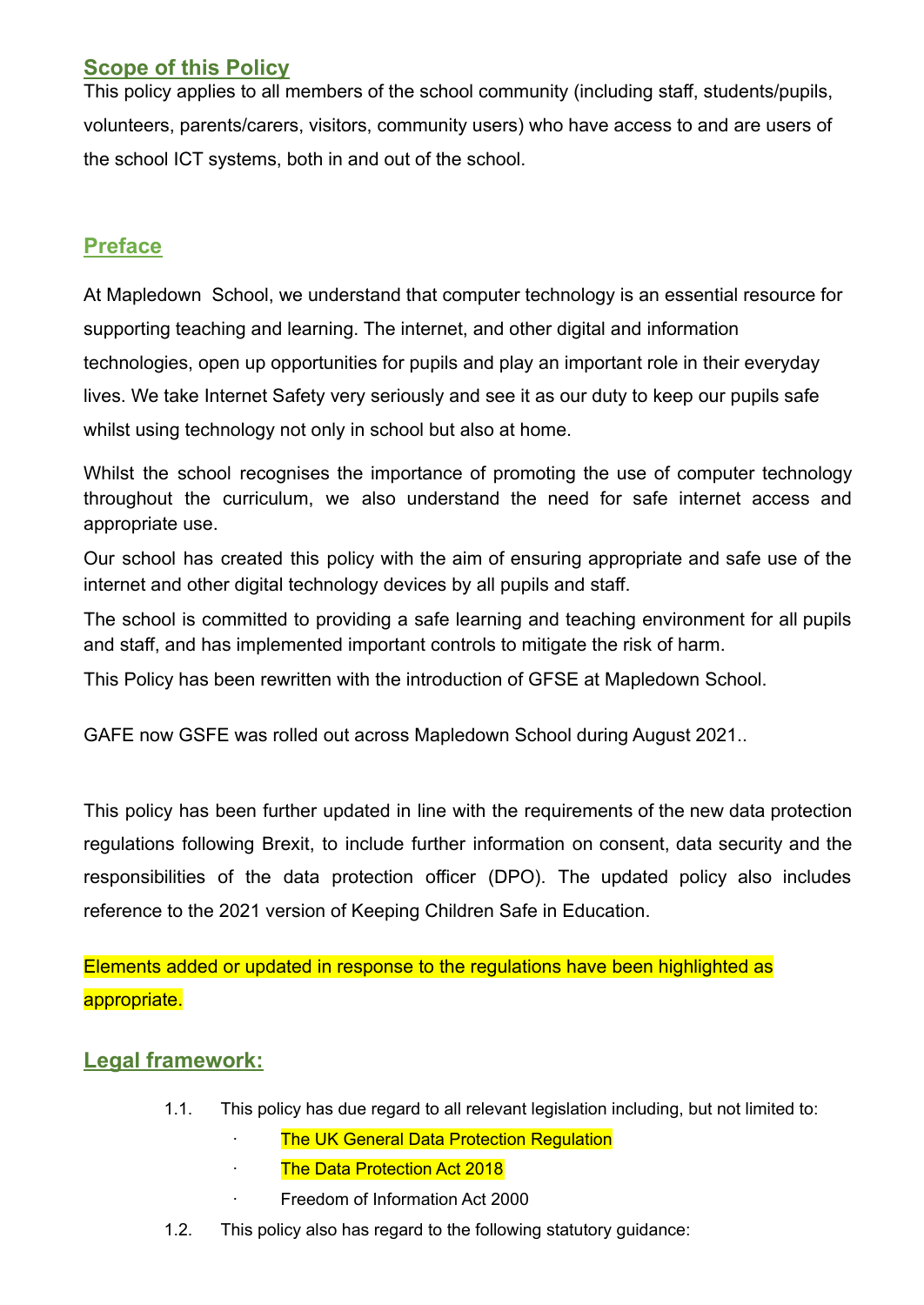DfE (2021) 'Keeping children safe in education'

National Cyber Security Centre (2017) 'Cyber Security: Small Business Guide'

1.3. This policy will be used in conjunction with the following school policies and procedures:

- · Cyber and Information Security Policy
- . Access Control Policy
- Allegations of Abuse Against Staff Policy
- Acceptable Use Policy
- Data Protection and Security Incident Reporting Procedure

#### **What is GSFE?**

Google Suite for Education (GSFE) is a core suite of productivity applications that Google offers to schools and educational institutions. These communication and collaboration apps include Gmail, Calendar, Drive, Docs and Sites, and a GSFE account that unlocks access to dozens of other collaborative tools supported by Google. All of these applications exists completely online (or in the cloud), meaning that all creations can be accessed from any device with an Internet connection. The School can administer all teacher and Pupil (if appropriate) accounts from an administrative dashboard The school no longer needs the infrastructure of servers as this is now all securely cloud based.

#### **GSFE Security:**

All teachers have been issued with Chromebooks. Staff are responsible for ensuring they log out and disconnect at the end of a session, and for the security of passwords and document sharing. No pupil specific information may be shared outside of Mapledown's domain without the express permission of the Headteacher.

An independent third party auditor issued Google Apps an unqualified SSAE 16 and ISAE 3402 Type II

([http://www2.deloitte.com/content/dam/Deloitte/lu/Documents/risk/lu\\_en\\_isae3402-ssae16\\_0](http://www2.deloitte.com/content/dam/Deloitte/lu/Documents/risk/lu_en_isae3402-ssae16_04072014.pdf) [4072014.pdf\)](http://www2.deloitte.com/content/dam/Deloitte/lu/Documents/risk/lu_en_isae3402-ssae16_04072014.pdf) Organization and administration: Controls provide reasonable assured audit opinion. The independent third party auditor verified that Google Apps has the following controls and protocols in place:

**Logical security:** Built in Controls provide reasonable assurance that logical access to Google Apps production systems and data is restricted to authorized individuals **Privacy:** Controls provide reasonable assurance that Google has implemented policies and procedures addressing the privacy of customer data related to Google Apps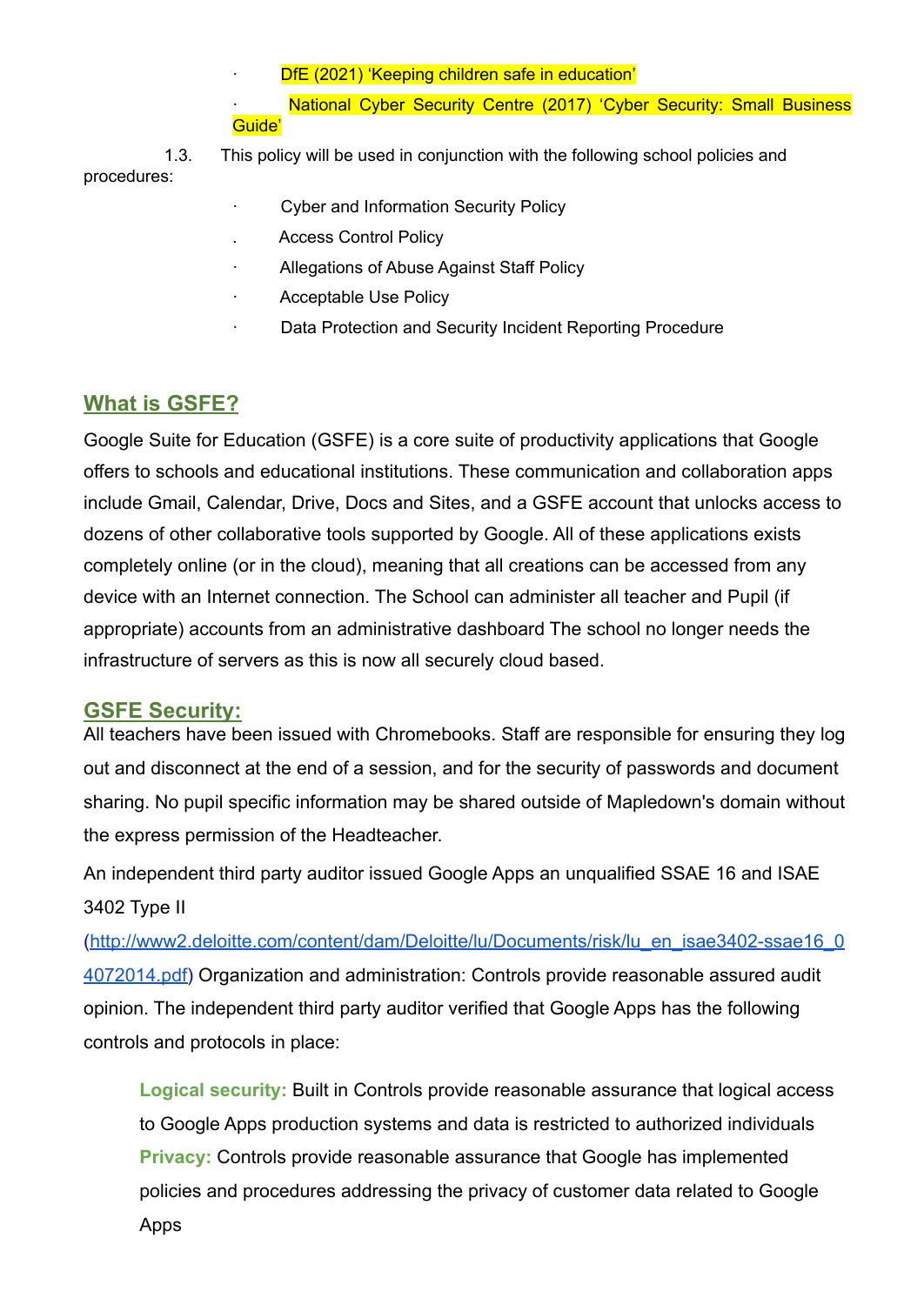**Data center physical security:** Controls provide reasonable assurance that data centers that house Google Apps data and corporate offices are protected **Incident management and availability:** Controls provide reasonable assurance that Google Apps systems are redundant and incidents are properly reported, responded to, and recorded.

**Change management:** Controls provide reasonable assurance that development of and changes to Google Apps undergo testing and independent code review prior to release into production

#### **Introduction**

Information and Communications Technology (ICT) covers a wide range of resources including; web-based and mobile learning. It is also important to recognise the constant and fast paced evolution of ICT within our society as a whole. Currently the Internet technologies children and young people are using both inside and outside of the classroom include:

- Websites
- Learning Platforms and Virtual Learning Environments
- Email and Instant Messaging
- Chat Rooms and Social Networking
- Blogs
- Podcasting
- Video Broadcasting
- Downloading from the Internet
- Gaming
- Mobile/Smart phones with text, video and/or web functionality
- Other mobile devices with web functionality

#### **Internet Use**

The school understands that using the internet is important when raising educational standards, promoting pupil achievement and enhancing teaching and learning.

Internet use is embedded in the statutory curriculum and is therefore an entitlement for all

pupils, though there are a number of controls the school is required to implement to minimise harmful risks.

When accessing the internet, individuals are especially vulnerable to a number of risks which may be physically and emotionally harmful, including the following:

- Access to illegal, harmful or inappropriate images
- Cyber bullying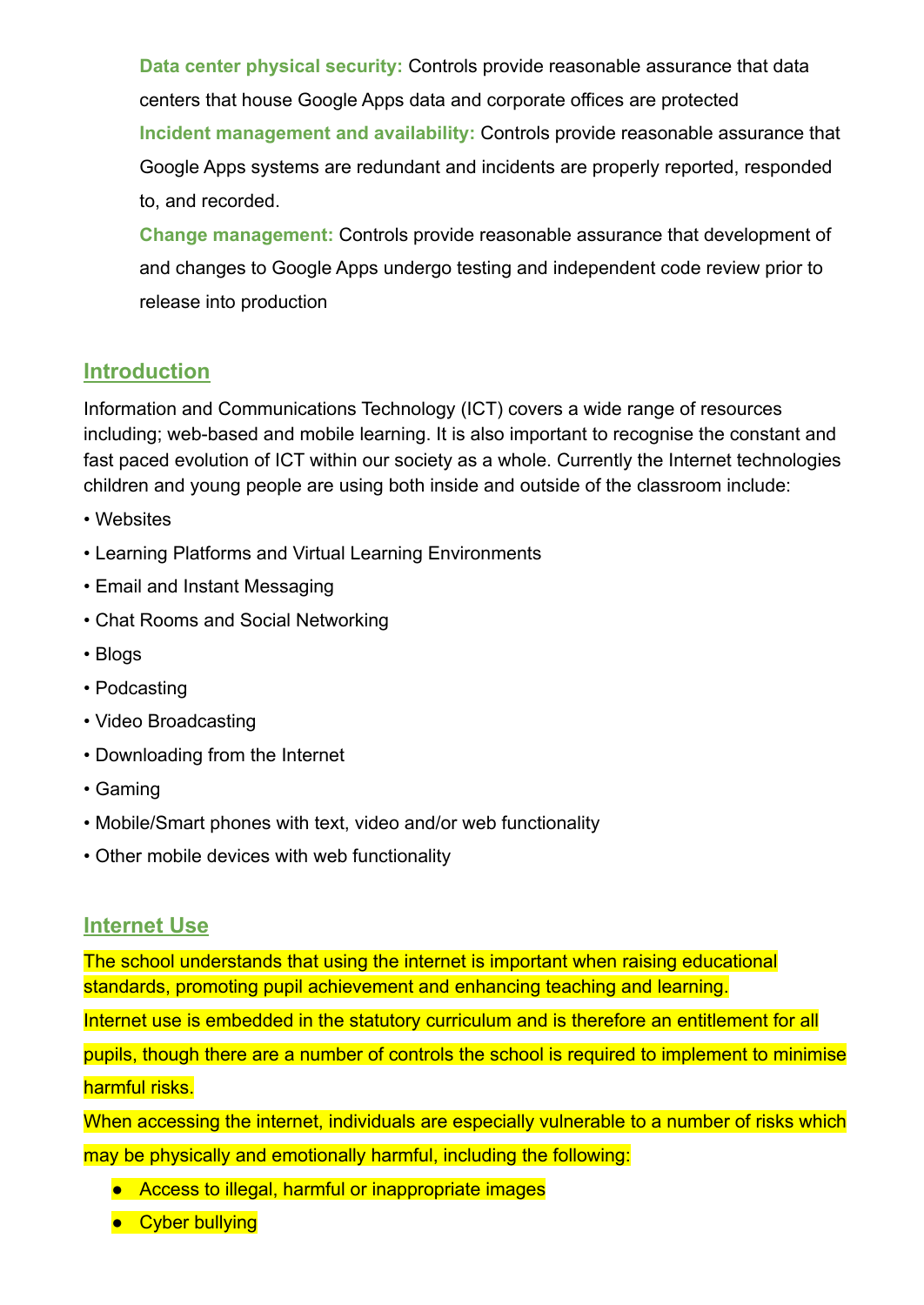- Access to, or loss of, personal information
- Access to unsuitable online videos or games
- Loss of personal images
- Inappropriate communication with others
- Illegal downloading of files
- Exposure to explicit or harmful content, e.g. content involving radicalisation
- Plagiarism and copyright infringement
- Sharing the personal information of others without the individual's consent or knowledge

### **Internet Use for Children and Young People with SEN**

Mapledown School recognises that Children with SEN are potentially more vulnerable and more at risk than others when using ICT. At Mapledown School we understand the responsibility to educate our pupils in online safety issues; teaching them the appropriate behaviours and critical thinking to enable them to remain both safe and legal when using the Internet and related technologies, in and beyond the context of the classroom.

#### **Roles and Responsibilities**

The following section outlines the online safety roles and responsibilities of individuals and groups within the school:

#### **Governors:**

Governors are responsible for the approval of the online safety Policy and for reviewing the effectiveness of the policy. This will be carried out by the Curriculum Committee receiving regular information about online safety incidents and monitoring reports.

A member of the Curriculum Committee has taken on the role of online safety Governor.

The role of the online safety Governor will include:

- *● regular meetings with the online safety Coordinators (Daniel Green and Sandra Chaaya)*
- *● regular monitoring of filtering/change control logs*
- *● reporting to relevant Governors committee meetings*

#### **Headteacher and Senior Leaders**

- The Headteacher has a duty of care for ensuring the safety (including online safety) of members of the school community.
- The Headteacher and Senior Leadership Team are aware of the procedures to be followed in the event of a serious online safety allegation being made against a member of staff (see flow chart on dealing with online safety incidents-included in a later section- "Responding to incidents of misuse" and relevant Local Authority HR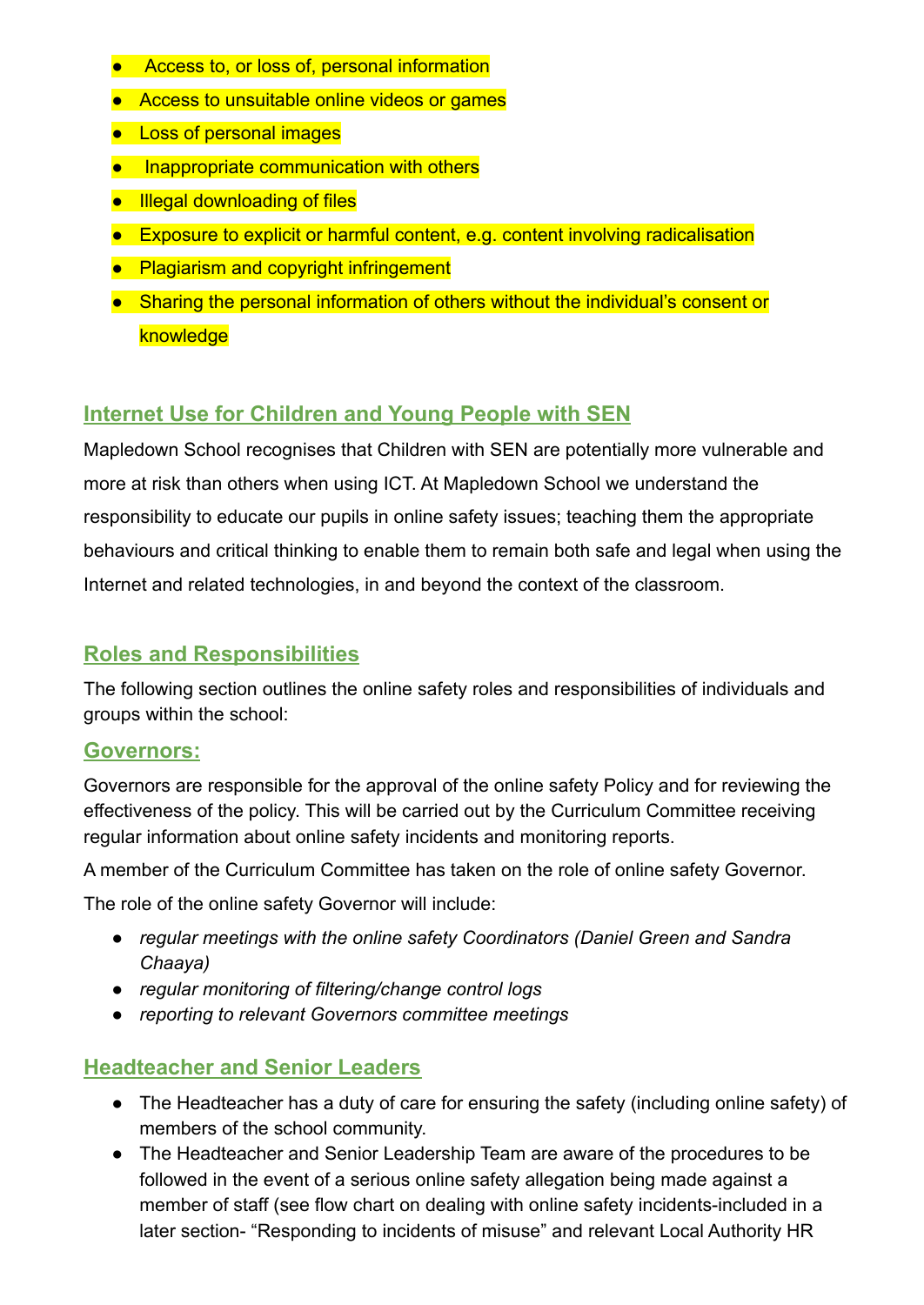disciplinary procedures). In the event that illegal material is found on the school's network, or evidence suggests that illegal material has been accessed, the police will be contacted. If a child protection incident is suspected, the school's child protection procedure will be followed , and social care/the police will be contacted.

- The Headteacher/Senior Leaders are responsible for ensuring they and other relevant staff receive suitable training to enable them to carry out their online safety roles and to train other colleagues, as relevant.
- The Headteacher/Senior Leaders share regular monitoring reports from the online safety coordinator.
- The Headteacher and Data Protection Officer (DPO) ensure there is a system in place which monitors and supports the Online safety Coordinator whose role is to carry out the monitoring of e-safety in the school, keeping in mind data protection requirements.

■ The headteacher will review and amend this policy with the e-safety officer and DPO, taking into account new legislation, government guidance and previously reported incidents, to improve procedures.

● The headteacher is responsible for communicating with parents regularly and updating them on current e-safety issues and control measures

# **Online safety Coordinator ( Daniel Green - technical, Sandra Chaaya - all other areas)**

- takes day to day responsibility for online safety issues
- ensures that all staff are aware of the procedures that need to be followed in the event of an online safety incident taking place and will keep a log of all incidents reported
- provides training and advice for staff
- Liaises with Local Authority /relevant body
- attends online safety training
- monitors online safety issues and the provision of e-safety in school, as well as provide feedback to the headteacher
- receives reports of online safety incidents and creates a log of incidents to inform future online safety developments
- meets regularly with online safety governor to discuss current issues, review incident logs and filtering/ change controls logs
- reports regularly to Senior Leadership Team.
- ensures the school's technical infrastructure is secure and is not open to misuse or malicious attack
- ensure the school meets required online safety technical requirements through a properly enforced password protection policy
- ensures the filtering is applied and updated on a regular basis
	- ensures access is regularly monitored in order that any misuse/attempted misuse can be reported for investigation and action
		- ensures software and systems are implemented and updated as agreed.

● attempts to find alternatives to monitoring staff use of social media, where possible, and will justify all instances of monitoring to ensure that it is necessary and outweighs the need for privacy. The member of staff who is being monitored will be consulted prior to any interception by the school.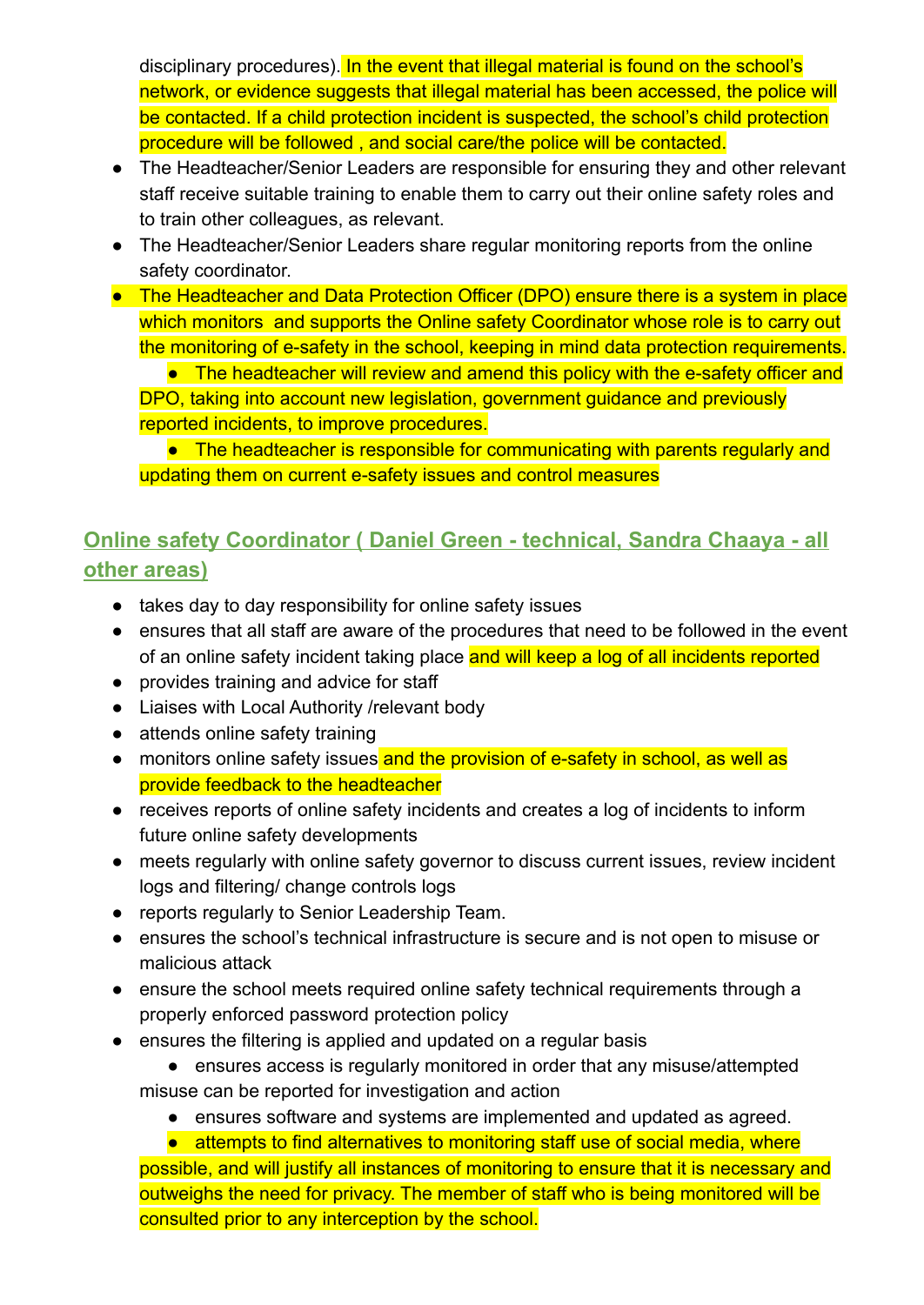# **Teaching and Support Staff**

are responsible for ensuring that

- they have an up to date awareness of online safety matters and of the current school online safety policy and practices
- they report any suspected misuse or problem to the online safety coordinator for investigation
- all digital communication with students, pupils, parents, carers is at a professional level
- online safety issues are embedded in all aspects of the curriculum and other activities
- they monitor the use of digital technologies, mobile devices, cameras etc in lessons and other school activities and implement current policies with regard to these devices
- in lessons where internet use is pre-planned, students should be guided to sites checked as suitable for their use that processes are in place for dealing with any unsuitable material that is found in internet searches.
- they understand and adhere to our Acceptable Use Policy
- they will not view or forward any illegal materials, including images of a child. If they are made aware of such an image, they will contact a Designated Safeguarding Lead.

# **Designated Safeguarding Leads**

are aware of online safety issues and are aware of the potential for serious child protection and safeguarding issues to arise from

- sharing of personal data of any individual at the school
- access to illegal materials
- inappropriate online contact with adults/strangers
- potential or actual incidents of grooming
- cyber-bullying

#### **Students**

Where appropriate, pupils should:

- understand the importance of reporting abuse, misuse or access to inappropriate materials and be taught how to do this.
- know and understand safe practice on the use of mobile devices and digital cameras. They should also be taught to understand how to stay safe around taking/use of images and regarding cyber-bullying

#### **Parents**

Parents play a crucial role in ensuring that their children understand the need to use the internet/mobile devices in an appropriate way. The school will take every opportunity to help parents understand these issues through parents' meetings, newsletters, and through our website. Parents and families will be encouraged to support the school in promoting good online safety practice and follow guidelines on the appropriate use of:

- digital and video images taken as school events
- their children's personal devices in the school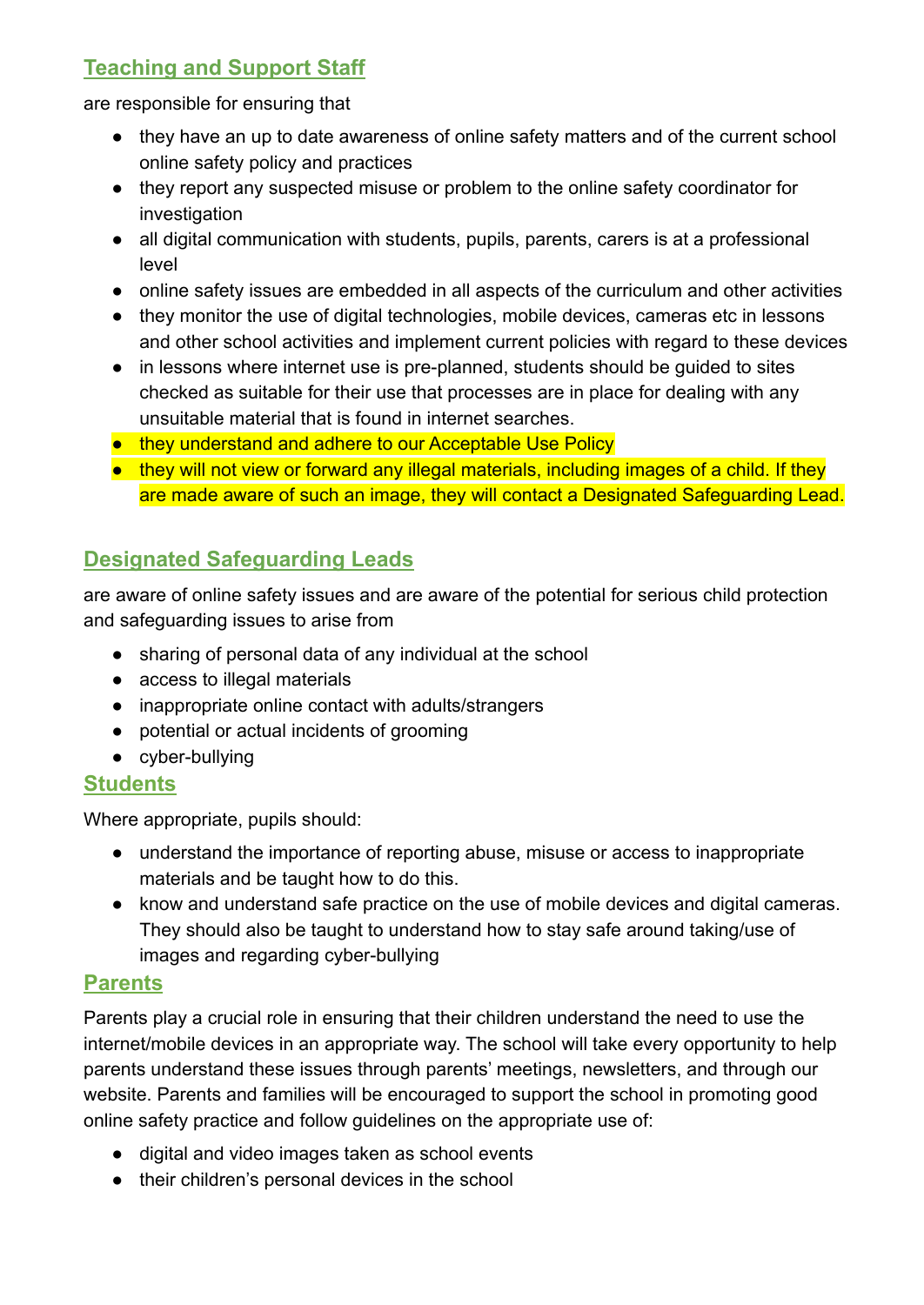#### **Policy and Statements**

#### **Education- students**

Whilst regulation and technical solutions are very important, their use must be balanced by educating students to take a responsible approach. The education of students in online safety is therefore an essential part of the school's online safety provision. Children and young people need the help and support of the school to recognise and avoid online safety risks and build their resilience.

#### **Online safety should be a focus across the curriculum and staff should reinforce online safety messages.**

- Students should be taught in all lessons to be critically aware of the materials/content they access on-line and be guided to validate the accuracy of information
- Students should be taught how to safely use technology both inside and outside the school if appropriate
- Staff should act as good role models in their use of digital technologies , the internet and mobile devices
- In lessons where internet use is pre-planned, it is best practice that students should be guided to sites checked as suitable for their use and that processes are in place for dealing with any unsuitable material that is found in internet searches
- Where students are allowed to freely search the internet, staff should be vigilant in monitoring the content of the websites the young people visit
- It is accepted that from time to time, for good educational reasons, students may need to research topics (eg racism, drugs, discrimination) that normally result in internet searches being blocked. In such a situation, staff can request the online safety coordinator can temporarily remove those sites from the filtered list for a period of study. Any request to do so, should be auditable, with clear reasons for the need.

#### **Education - parents**

Some parents and carers may have a limited understanding of online safety risks and issues, yet they play an essential role in the education of their children and in the monitoring/regulation of the children's online behaviour. Parents may underestimate how often children and young people come across potentially harmful and inappropriate material on the internet and may be unsure about how to respond.

The school will therefore seek to provide information and awareness to parents and carers through:

- Curriculum activities
- Letters, newsletters, website
- Parents/carers sessions

#### **Technical -infrastructure/equipment, filtering and monitoring**

The school will be responsible for ensuring that the school infrastructure is as safe and secure as reasonable possible and that policies and procedures approved within this policy are implemented. it will also need to ensure that the relevant people named in the above sections will be effective in carrying out their online safety responsibilities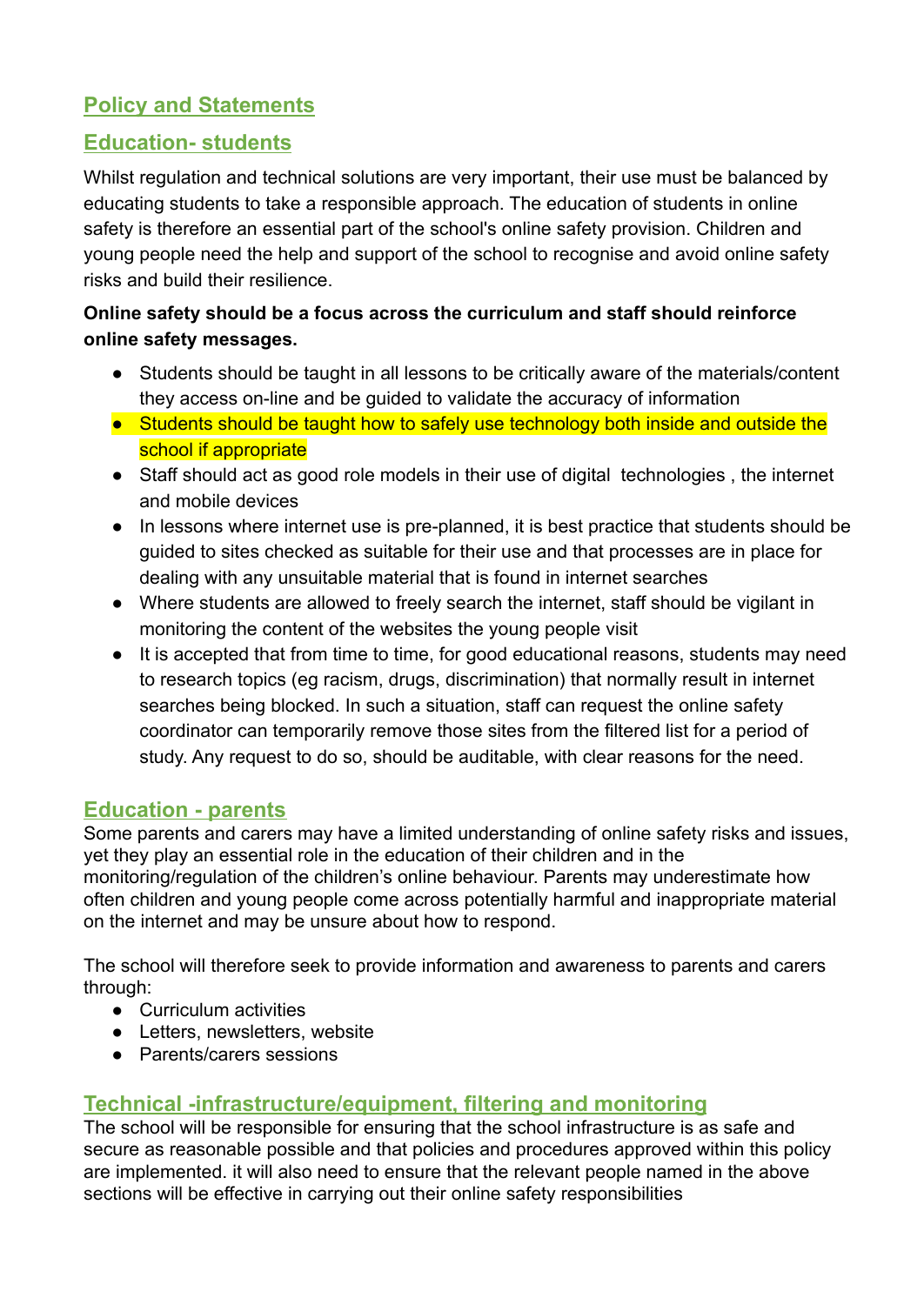- School technical systems will be managed in ways that ensure that the school meets recommended technical requirements
- There will be regular reviews and audits of the safety and security of school systems
- Wireless systems and cabling must be securely located and physical access restricted
- The administrator passwords for the school ICT system must also be available to the Headteacher and kept in the school safe
- The IT coordinator is responsible for ensuring that software licence logs are accurate and up to date and that regular checks are made to reconcile the number of licences purchased against the number of software installations
- Internet access is filtered for all users. Illegal content is filtered by the broadband or filtering provider. Content lists are regularly updated and Internet use is logged and regularly monitored. There is a clear process in place to deal with requests for filtering changes
- IT coordinator regularly monitor and record activity of users on the school technical systems
- Users are aware of the need to report any actual or potential technical incident or security breach to the IT coordinator

● Appropriate security measures are in place to protect the learning platform, firewalls, routers, wireless systems, work stations, mobile devices etc from accidental or malicious attempts which might threaten the security of the school systems and data. These are tested regularly. The school infrastructure and individual workstations are protected by up to date virus software.

• An agreed process is in place for the provision of temporary access of "guests" onto the school systems.

• The school uses secure broadband connectivity through the Southern **Communications** 

The school uses the LGfL webscreen filtering system which blocks sites that fall into categories such as pornography, race hatred, gaming, sites of an illegal nature, etc. All changes to the filtering policy are logged and only available to staff with the approved 'web filtering management' status

● The school ensures network health through use of Smart Shield

● The School uses GSFE, secured email to send personal data over the Internet and uses secure remote access were staff need to access personal level data off-site

The School blocks all chat rooms and social networking sites except those that are part of an educational network or approved learning platform

• The School provides staff with an email account for their professional use, and makes clear personal email should be through a separate account

● Works in partnership with the Google to ensure any concerns about the system are communicated so that systems remain robust and protect students

● Ensures the Systems Administrator / network manager is up-to-date with Google services and policies Managing emerging technologies

● Emerging technologies will be examined for educational benefit and a risk assessment will be carried out before use in school is allowed.

● The use of portable media such as memory sticks and CD ROMS will be monitored closely as potential sources of computer virus and inappropriate material.

- The sending of abusive or inappropriate text messages or emails is forbidden.
- Staff will use a school phone where contact with families is required.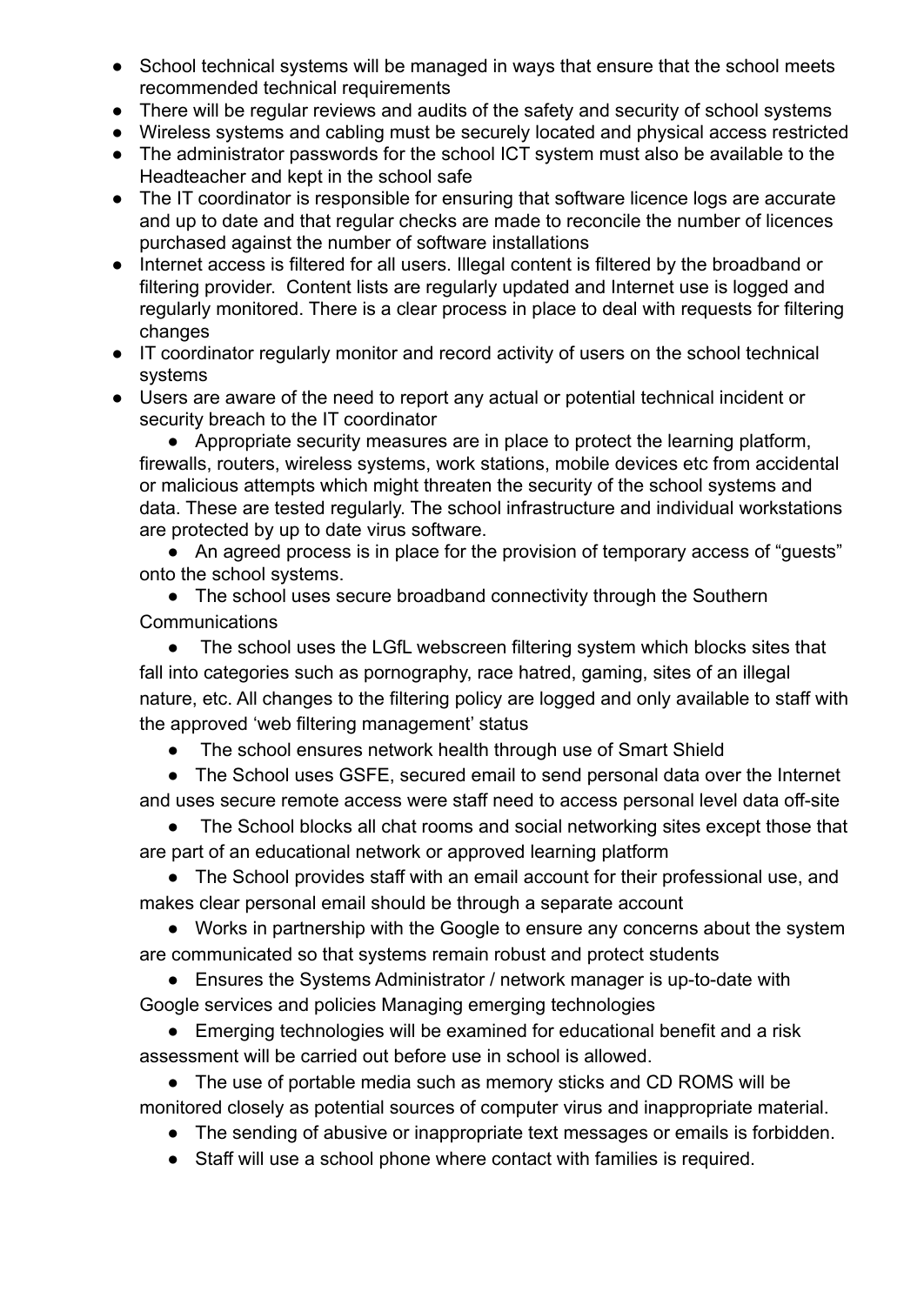#### **Password Security**

- Adult users are provided with an individual GSFE username and password, email address and password, which they are encouraged to change periodically, with a 2 step verification process through the use of the Authenticator App
- All members of staff are aware of their individual responsibilities to protect the security and confidentiality of the school network systems.
- Use of USB memory sticks is not permitted.

#### **Use of digital and video images**

Staff, parents/carers and students are made aware of the risks associated with publishing digital images on the Internet. Such images may provide avenues for cyber-bullying to take place. Digital images may remain available on the Internet for ever and may cause harm or embarrassment to individuals in the short or longer term. The school will inform and educate users about these risks and will implement policies to reduce the likelihood of the potential for harm.

- When using digital images, staff should recognise the risks attached to publishing their own images on the Internet eg social networking sites.
- Parents and families are welcome to take videos and digital images of their children at school events for their own personal use. To respect everyone's privacy and, in some cases, protection, these images should not be published or made publicly available on social networking, nor should parents and families comment on any activities involving other students in the digital/ video images.
- Staff, students and volunteers are allowed to take digital / video images to support educational aims, but must follow school policy concerning the sharing, distribution and publication of those images, in line with GDPR
- Care should be taken when taking digital /video images that students are appropriately dressed and are not participating in activities that might bring the individuals or the school into disrepute.
- Students' full names will not be used anywhere on a website.
- Parents and carers must give permission before a student's photographs are published on the school website.

#### **Data Protection**

Personal data will be recorded, processed, transferred and made available according to the data protection regulations which include the following principles (adapted from UK GDPR Article 5) statesing that personal data must be:

- Processed lawfully, fairly and in a transparent manner
- Collected for specified, explicit and legitimate purposes and not further processed in a manner that is incompatible with those purposes
- Adequate, relevant and limited to what is necessary
- Accurate and, where necessary, kept up to date
- Kept in a form which permits identification of data subjects for no longer than is necessary
- Processed in a manner that ensures appropriate security

The school must ensure that

: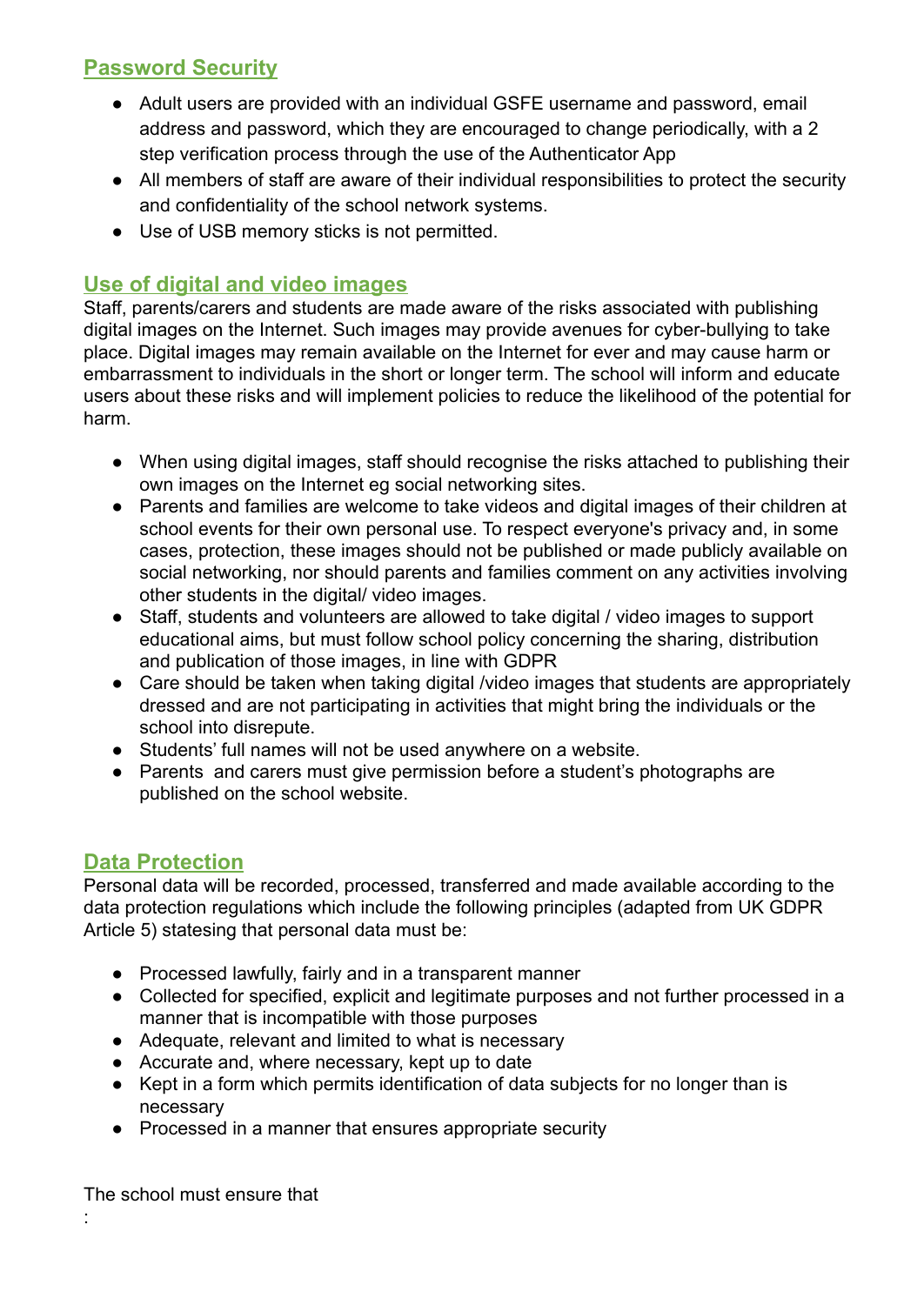- It will hold the minimum personal data necessary to enable it to perform its function and it will not hold it for longer than necessary for the purposes it was collected for;
- Every effort will be made to ensure that data held is accurate, up to date and that inaccuracies are corrected without unnecessary delay;
- Has a Data Protection Policy
- Data subjects have their rights respected

Staff must ensure that they:

- At all times take care to ensure the safekeeping of personal data, minimising the risk of its loss or misuse;
- use personal data only on secure password protected computers and other devices, ensuring that they are properly "logged off" at the end of any session in which they are using personal data;
- Transfer data using encryption and secure password protected devices.
- Keep personal devices safe. Staff who receive work emails on personal devices are responsible for the date security. These devices must be protected by passwords
- Staff must report any breach to security to the online safety officer (Daniel Green) who will report to Headteacher (Sandra Chaaya)
- It is a legal requirement to record all breaches. The LEA performs this on our behalf, and provides a Data Protection Officer who should be consulted immediately on any breach so that the legal obligation to report serious breaches to the ICO within 72 hours can be managed. The DPO is available at weekends and outside term time.

When personal data is stored on any portable computer system, memory stick or any other removable media:

- the data must be encrypted and password protected
- the device must be password protected
- the device must offer approved virus protection
- the data must be securely deleted from the device

#### **Communications**

When using communication technologies the school considers the following as good practice:

- The official school email service may be regarded as safe and secure and is monitored. User should be aware that email communications are monitored. Staff and students should therefore use only the school email service to communicate with others when in school, or on school systems. School email accounts must not be used for personal purposes.
- Users must immediately report the receipt of any communication that makes them feel uncomfortable, is offensive, discriminatory, threatening or bullying in nature and must not respond to any such communication.
- Any digital communication between staff and students or parents/carers (email, etc) must be professional in tone and content. These communications may only take place on official school systems. Personal email addresses, text messaging or social media must not be used for these communications. The use of personal email accounts to send and receive information or personal data is prohibited
- Personal information should not be posted on the school website and only official email addresses should be used to identify members of staff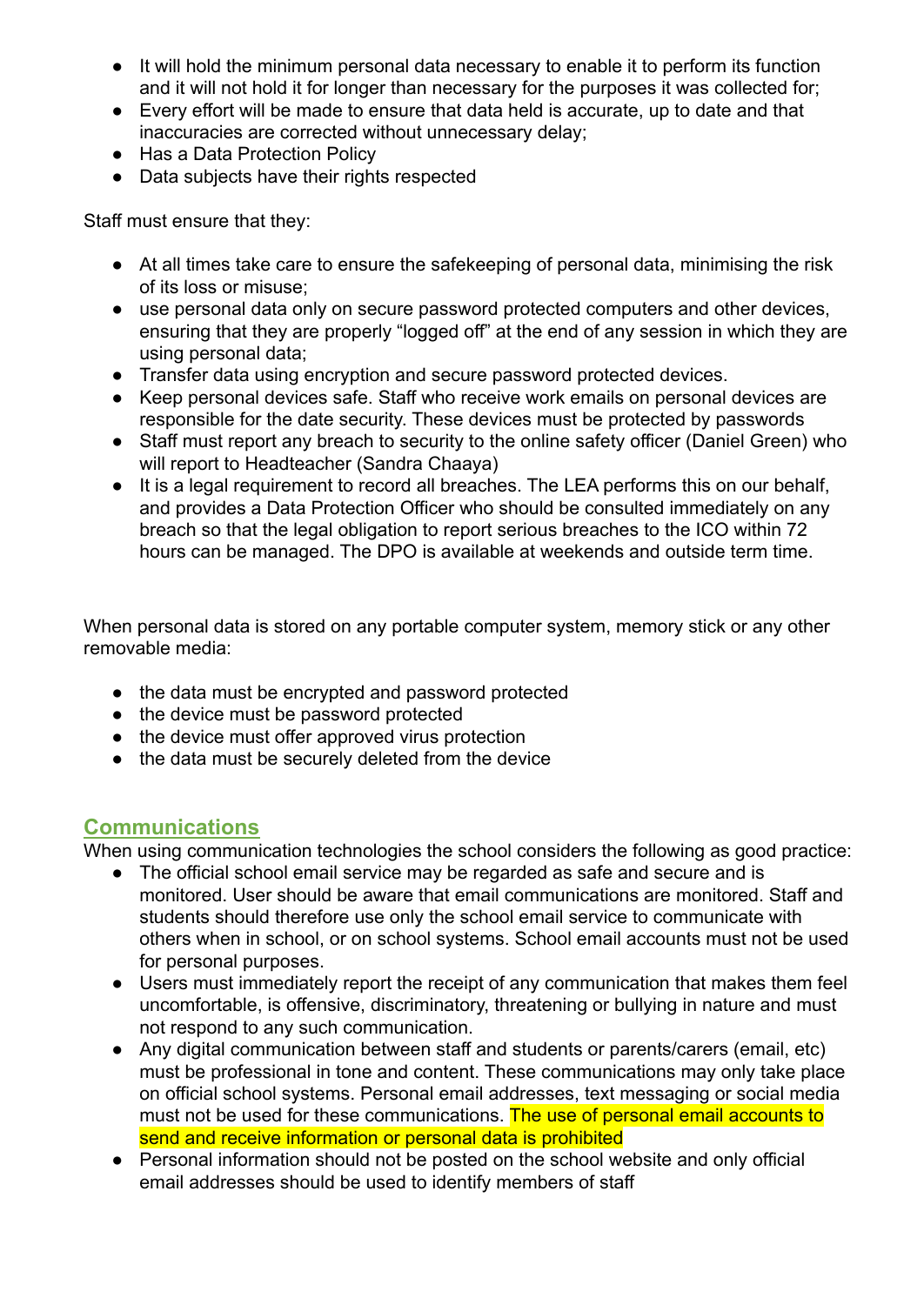#### **Social Media- Protecting Professional Identity**

Staff should ensure that:

- No reference should be made in social media to students, parents/cares or school staff
- They do not engage in online discussion on personal matters relating to members of the school community
- Personal opinions should not be attributed to the school or local authority
- Security settings on personal social media profiles are regularly checked to minimise risk of loss of personal information
- They do not communicate with pupils over social networking sites and are reminded to alter their privacy settings

The school's use of social media for professional purposes will be checked regularly by the online safety committee to ensure compliance.

#### **Unsuitable/ inappropriate activities**

School devices and school network must not be used for any illegal activities. All staff have a responsibility to report any misuse of school devices and network to the Headteacher who will report incidents to the Local Authority Designated Officer and the police.

#### **Published content on the school website:**

- The headteacher will be responsible for the overall content of the website and will ensure the content is appropriate and accurate.
- Contact details on the school website will include the phone number, email and address of the school – no personal details of staff or pupils will be published.
- Images and full names of pupils, or any content that may easily identify a pupil, will be selected carefully and will not be posted until and unless authorisation from parents has been received.
- Pupils are not permitted to take or publish photos of others without permission from the individual.
- Staff are able to take pictures, though they must do so in accordance with our data protection policy. Staff will not take pictures using their personal equipment.
- Any member of staff that is representing the school online, e.g. through blogging, must express neutral opinions and not disclose any confidential information regarding the school, or any information that may affect its reputability.

#### **Mobile devices and hand-held computers**

- Staff are permitted to use hand-held computers (such as tablets or iPads) which have been provided by the school, though internet access will be monitored for any inappropriate use by the Online safety Coordinator where it is justifiable to do so and the justification outweighs the need for privacy.
- The sending of inappropriate messages or images from mobile devices is prohibited.
- Mobile devices will not be used to take images or videos of pupils or staff.
- No mobile device or hand-held computer owned by the school will be used to access public Wi-Fi networks.
- The DPO will, in collaboration with the Online safety Coordinator, ensure all school-owned devices are password protected – these passwords will be changed after each use to ensure their security.
- All mobile devices and hand-held computers will be fitted with tracking software to ensure they can be retrieved if lost or stolen.
- o protect, retrieve and erase personal data, all mobile devices and hand-held computers will be fitted with software to ensure they can be remotely accessed.